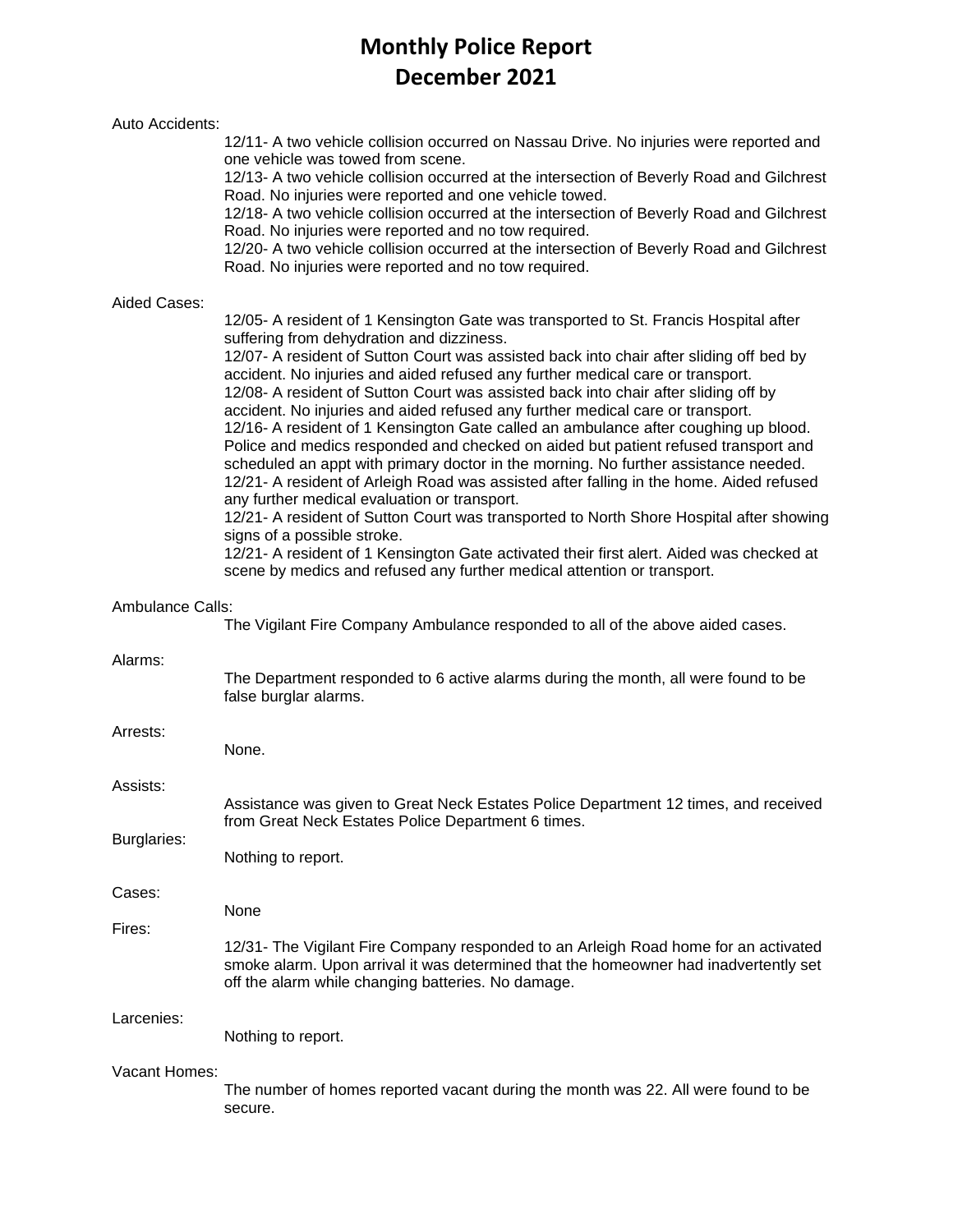### **Monthly Police Report December 2021**

### Miscellaneous:

- Police responded to assist a disabled motorist on Nassau Drive. The vehicle was able to be started and motorist was sent on way.
- A suspicious auto with occupants was reported on Beverly Road. An extensive search of the area produced negative results.
- Nassau County PD was assisted with an intoxicated person on MNR. Subject was taken by ambulance to North Shore Hospital for evaluation.
- Police were called to Bridal Path for a male using spray paint. Upon arrival it was determined to be a mark out company doing a survey. Proper ID was produced.
- Nassau County PD requested KPD check on a missing person at a home on Arleigh Road. Police responded and were unable to gain entry or verify the information.
- Police were called to a Beverly Road home for a malfunctioning alarm. Police were able to rectify the situation at scene.
- A child became separated from their parents while walking in the village. Child responded to police HQ ands police were able to locate and re unite the parents and child. All ok and no further action needed.
- Police assisted motorist on East Shore Road with a flat tire. The tire was changed and the motorist was sent on their way.
- Light outages/issues were reported throughout the month and submitted to the village hall for repair.
- Police responded to a Beverly Road home to assist with a lost cell phone. Phone location was ascertained and no police report was required.
- Police were called to a Beverly Road home for a suspicious truck. Upon arrival it was determined to be workers authorized to be on the property. No further police action required.
- A suspicious person in the rear yard of an Arleigh Road home was questioned after the homeowner called police. It was determined that the person in question was a survey worker. No further police action needed.
- Temporary No Parking signs were deployed throughout the village in order to alleviate possible traffic /parking conditions
- A resident of an Arleigh Road home returned to the house to find the side door ajar. Police responded and checked the interior. All appeared in order and no foul play observed.
- Police investigated an unauthorized use of a vehicle. Complainant was at ha to file a report. An investigation was conducted and complaint found to be without merit. No further police action was required.
- While on routine patrol police observed a vehicle on North Drive with the door wide open and no occupants. It was found to be left open by accident by owner/resident. All ok.
- A suspicious auto with occupants was reported on Arleigh Road. An extensive search of the area produced negative results.

Equipment:

Car #657 was patrolled 1,240 miles. The odometer now reads 22,905 miles. Car #658 was patrolled 737 miles. The odometer now reads 66,427 miles. Car #659 in service as spare/ enforcement vehicle. Odometer now reads 9,555 miles.